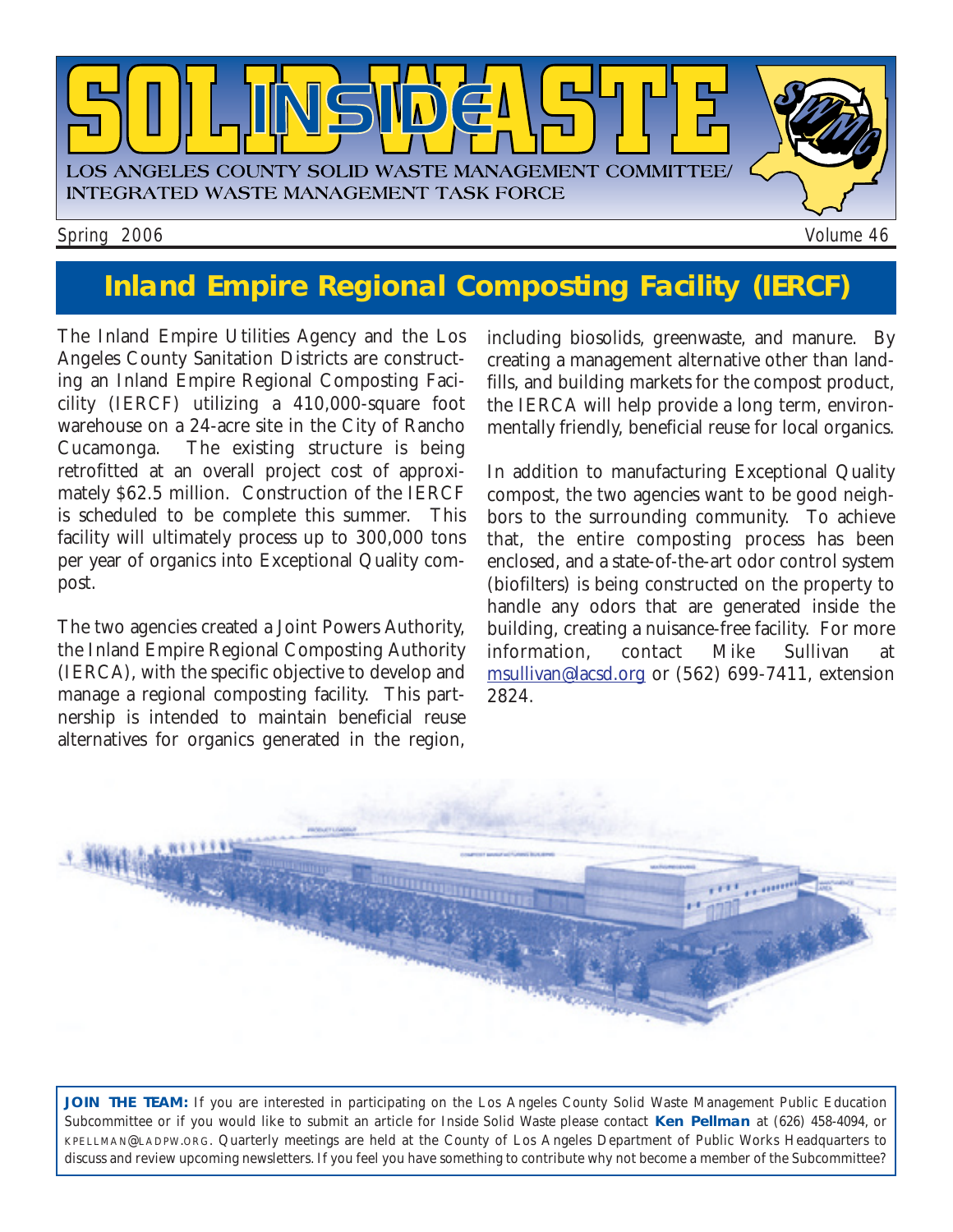# **Second "Billion Bottle March" Held in El Monte**

The Second Billion Bottle March was held Sunday, November 13, 2005, at Arceo Park in the City of El Monte in celebration of America Recycles Day. The unique half-day event attracted hundreds of local residents of all ages who gathered to raise awareness in the community about the billion plastic bottles carelessly discarded each year in California. Co-sponsored by the California Department of Conservation (DOC), and the City's four commercial refuse haulers, the symbolic march was held with the help of half the schools in El Monte, as well as many civic organizations and businesses. The Billion Bottle March featured a live band, and circled Arceo Park while participants shouted environmental slogans, and carried signs and banners to encourage local action to protect the environment and increase recycling of plastic water bottles.

The Billion Bottle March was followed by free food and drinks, recycling games, information tables, and a recycled art and fashion show including the eco-design and decorating of t-shirts imprinted with the Billion Bottle March logo. One of the key features of the Billion Bottle March was to involve local schools to use recycling as a fund raiser as well as awareness builder. Recyclers were on hand to accept CRV materials from the public and participating schools who were paid up to four times the normal CRV value. Two of the four trash companies, Phoenix Refuse and Recycling and American Reclamation, donated the CRV difference that resulted in \$10,750 to the schools (kudos to Phoenix), and \$6,937.04 to the community (kudos to American Reclamation). A total 6,872 lbs. over three tons – of CRV material was brought to the event to be recycled. The other two haulers, Valley Vista Services and Waste Management, Inc., also contributed valuable in-kind services for advertisements, games, food, drinks, and many other supplies that really made the event fun and attractive.

City Council members were on hand to greet the public and encourage residents to support recycling and waste prevention. Recycle Rex from the DOC made a special appearance on stage. The public was urged to increase recycling and decrease waste, improve the community, and protect the storm water system from litter.

For further information call David Ellis, Environmental Services Manager, City of El Monte, at (626) 590-2062.



## **Calabasas Calls For Use of Solid Waste Conversion Technologies**

The Calabasas City Council adopted Resolution 2006-997 on January 11, 2006, in support of solid waste conversion technologies and requested a facility at the Calabasas Landfill. During a public meeting on December 6, 2005, the Calabasas Environmental Commission received testimony from Coby Skye, Associate Civil Engineer, County of Los Angeles Department of Public Works, on solid waste conversion technology. The Environmental Commission unanimously supported conversion technology and the development of such a facility in Calabasas. City Council then approved the resolution a month after the commission meeting.

By approving the resolution, the council was recognizing that landfill space is at a premium, and disposal rates are estimated to increase, so Los Angeles County must invest in landfill alternatives such as conversion technologies, that inhibit disposal rates, generate jobs, and utilize abundant biomass and organic waste material in an environmentally beneficial manner.

The resolution went on to state that waste recycling must be extended to establish a statewide recycling goal and local planning requirements, to develop an extensive recycling and composting infrastructure, to increase removal of hazardous materials from the waste stream, and to establish advanced disposal fees and other manufacturer responsibility measures in conserving natural resources

The City Council requested that a conversion technology facility at the Calabasas Landfill be considered for any future planning of facilities within Los Angeles County.

The resolution is a tremendous step forward in appealing to the California Legislature to establish a facility not only in Calabasas, but within California - enabling California to becoming the first state to support conversion technology. For more information about conversion technologies or the Calabasas Resolution, please contact Heather Stotland, the Calabasas Recycling and Solid Waste Coordinator at (818) 878-4225.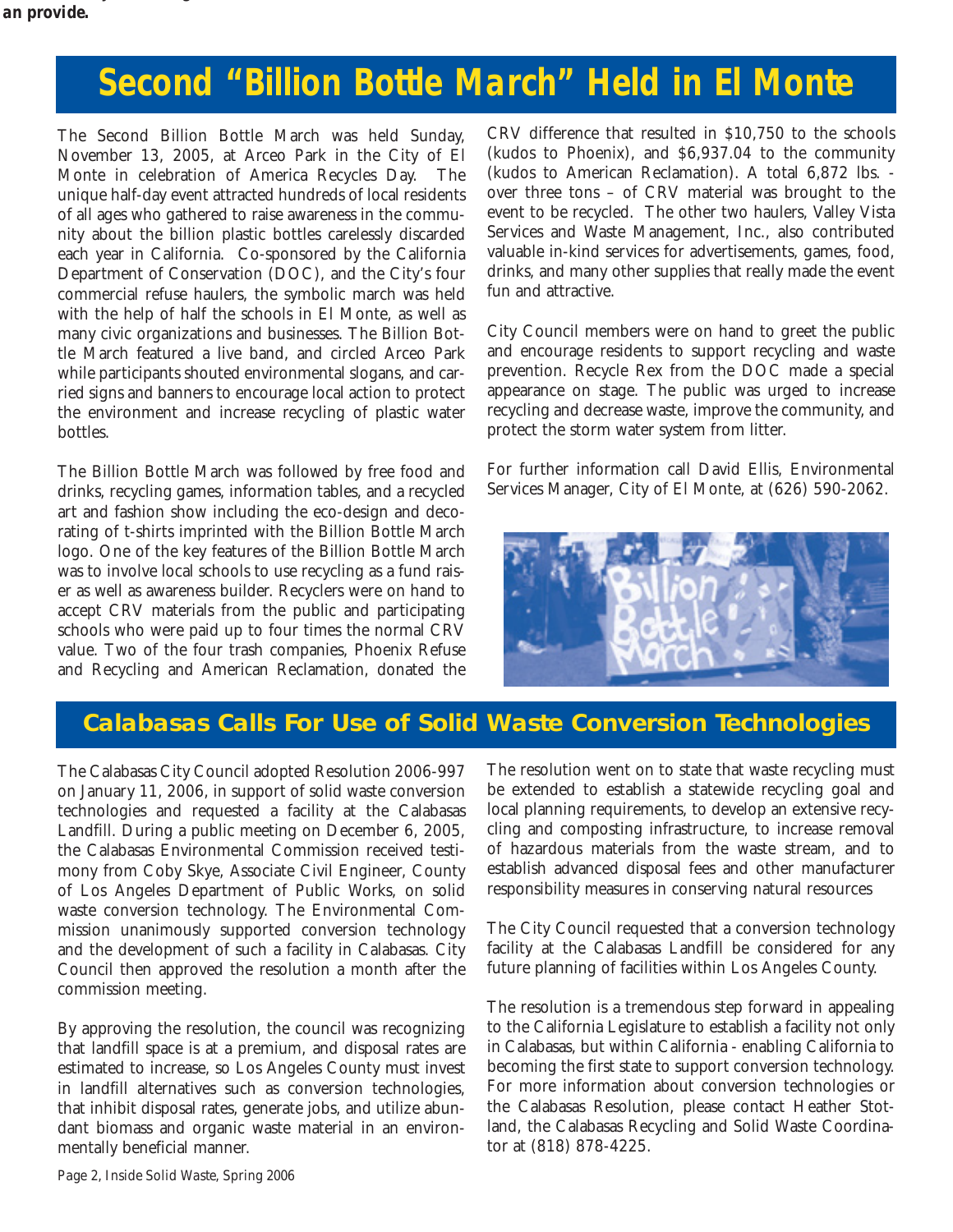There are six permanent collection centers where<br>L.A. County residents can dispose of their Household<br>Herewhere Wester L.A. County residents can dispose of their Household Hazardous Waste.

Please see permanent center descriptions below for details or call 1-800-98-TOXIC or 1(888)CLEAN-LA for more information.

**ANTELOPE VALLEY ENVIRONMENTAL COLLECTION CENTER 1200 West City Ranch Road, Palmdale, CA 93551 1st and 3rd Saturday of each month 9:00 am - 3:00 pm**

**GAFFEY STREET COLLECTION CENTER 1400 N. Gaffey St., San Pedro, CA 90021 Open Friday, Saturday, and Sunday 9:00 am - 3:00 pm**

**HYPERION TREATMENT PLANT 7660 W. Imperial Highway, Gate B Playa Del Rey, CA 90293 Open Saturdays and Sundays 9:00 am - 3:00 pm**

**WASHINGTON BOULEVARD COLLECTION CENTER 2649 E. Washington Blvd., Los Angeles, CA 90021 Open Friday, Saturday, and Sunday 9:00 am - 3:00 pm**

**RANDALL STREET S.A.F.E. CENTER 11025 Randall St., Sun Valley, CA 91352 Open Saturday, Sunday, and Monday 9:00 am - 3:00 pm**

**UCLA LOCATION 550 Charles E. Young Dr. West Los Angeles, CA 90095 Open Thursday, Friday and Saturday 8:00 am - 2:00 pm Electronic waste accepted on Saturdays only**

> For information<br>For information For information Frias<br>call Christine Frias For Christing 3565.<br>call Christing 3565.<br>at (626–7:00 a.m. at  $626$ ,  $450$  a.m.<br>at  $1.00$  a.m.

 $5:30$  p.m.

# **TASK FORCE MEETINGS**

**Meetings will be held at the County of Los Angeles Department of Public Works Headquarters, 900 South Fremont Avenue, Alhambra.**

> **May 18 - 1 p.m. June 15 - 1 p.m. July 20 - 1 p.m.**

**All meeetings will be held in Conference Room C**

**HHW ROUNDUPS** are open from 9:00 a.m. to 3:00 p.m. unless otherwise indicated. For more information, call the Los Angeles County Department of Public Works, at **1(888)CLEAN-LA (253-2652).** For information about City of Los Angeles events call **1(800)98-TOXIC (988-6942).**

| April 22        | Azusa - Northrup-Gruman Corporation<br>West 3rd Street and Zachary Pedilla Avenue                      |
|-----------------|--------------------------------------------------------------------------------------------------------|
| April 22        | Northridge - Cal State Northridge University<br>Lot-10 at Lassen St. & Lindley St.                     |
| April 29        | Hawthorne - Betty Ainsworth Sports Center<br>El Segundo Blvd. and Doty Ave.                            |
| May 6           | Palos Verdes Peninsula - City Hall/City Yard<br>30940 Hawthorne Blvd.                                  |
| <b>May 13</b>   | La Mirada - La Mirada Regional Park<br>Tennis Court/Swimming Pool Parking Lot - Adelfa Dr.             |
| <b>May 20</b>   | West Covina - West Covina Maintenance Yard<br>825 Sunset Ave.                                          |
| <b>May 27</b>   | Maywood - Maywood Park<br>57th St. and Heliotrope Ave.                                                 |
| June 3          | Athens - Los Angeles County Property<br>1326 West Imperial Hwy.                                        |
| June 4          | Agoura - Calabasas Landfill (Scale Area)<br>5300 Lost Hills Rd.                                        |
| June 10         | Torrance - American Honda<br>1919 Torrance Blvd.<br>Enter from Harper's Way off of Van Ness            |
| June 17         | Irwindale - LA County Dept. of Public Works<br>Flood Control Maintenence Yard<br>160 East Longden Ave. |
| June 24         | <b>Culver City - West Los Angeles College</b><br>Parking Lot #7<br>4800 Freshman Dr.                   |
| <b>NOUNCEME</b> |                                                                                                        |

**Looking for up-to-date information about the Task Force?**

*Visit www.lacountyiswmtf.org where you can find agendas, meeting minutes, and copies of the Inside Solid Waste newsletter.*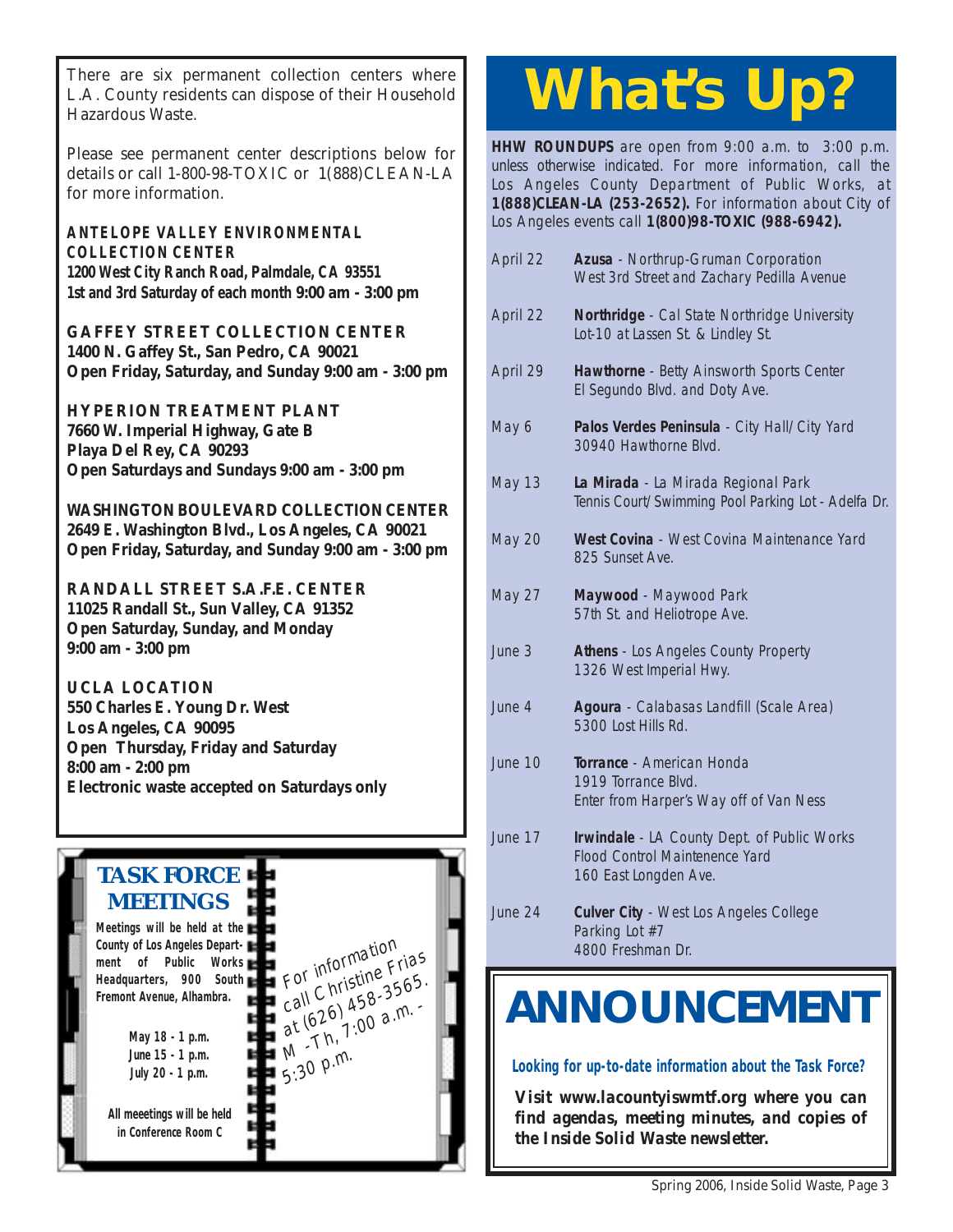## **Universal Wastes No Longer Acceptable in Household Trash**

In February, regulatory changes regarding the disposal of universal wastes went into effect for households and small businesses. Since 2002, households and small businesses had been exempt from California's Universal Waste Rule in order to give local agencies more time to implement collection programs. The new regulations were adopted by the Department of Toxic Substances Control in 2000.

Under the rule, "universal waste" is defined as batteries, mercury thermostats and thermometers, fluorescent lights, cathode ray tube devices such as computer monitors and televisions, and other products containing mercury, lead, acid, zinc, cadmium, or other corrosive or flammable toxins.

The ever-increasing use of electronics in our daily lives has made universal waste…well, universal. Common batteries include AA, AAA, and D cells, but there are also button batteries used in medical devices like hearing aids and some scales. In addition to fluorescent light bulbs, we now have high-intensity discharge (HID), metal halide, sodium and neon bulbs, which all contain mercury vapors. Greeting cards that play music and shoes with lighted soles

Of course, there are the more well-known electronic waste items as well, such as different kinds of phones, pagers, computer monitors and towers, printers, televisions, video cassette recorders, radios, and microwave ovens. These items may contain lead, cadmium, chromium, and copper.

Some items may have mercury switches that fall under this category: pilot light sensors, electric switches, blood pressure devices, stoves, ovens, water heaters, space heaters, clothes dryers, and furnaces.

Finally, aerosol cans marked "flammable" or "toxic" should not be tossed into the household trash container unless completely empty of everything.

Visit 888CleanLA.com ar www.zerowaste.ca.gov/ for more information, including a supply of posters, stickers, and a public service announcement. Residents and business owners can see a list of banned items and find out what to do with the items when they want to dispose of them.



### **LEGISLATIVE ALERT: SB 928 Would Increase Mandatory Diversion Rate to an Unknown Amount**

Most jurisdictions share a common goal of reducing waste. Even before passage of AB 939 in 1989, local jurisdictions were at the forefront of reducing, reusing, and recycling. AB 939's mandate to achieve a 50% reduction of waste sent to disposal has spurred even more diversion activities, however it has also created unintended consequences. For example, there are additional costs and bureaucracy in tracking and documenting disposal, attempting to calculate actual diversion, and numerous unanswered questions about the accuracy of the diversion measurement system and what counts or does not count as disposal. Even the State has recognized that this measurement system is broken.

Despite these unresolved concerns, State Senators Don Perata (Senate President Pro Tem) and Alan Lowenthal introduced SB 928, legislation that would increase the State's diversion mandate to an unknown percentage. Yes, you read that right, *unknown percentage*. The legislation has already passed a number of key legislative committees and the Senate without sufficient input from affected jurisdictions, a cost/benefit analysis, or provisions for reimbursement.

Right now SB 928 remains active in the Assembly Natural Resources Committee. Because the Bill is still pending, we urge our readers to contact their legislative representatives and oppose SB 928. A copy of the Task Force's letter opposing this Bill, as well as all other correspondence by the Task Force, is available on our website at www.lacountyiswmtf.org.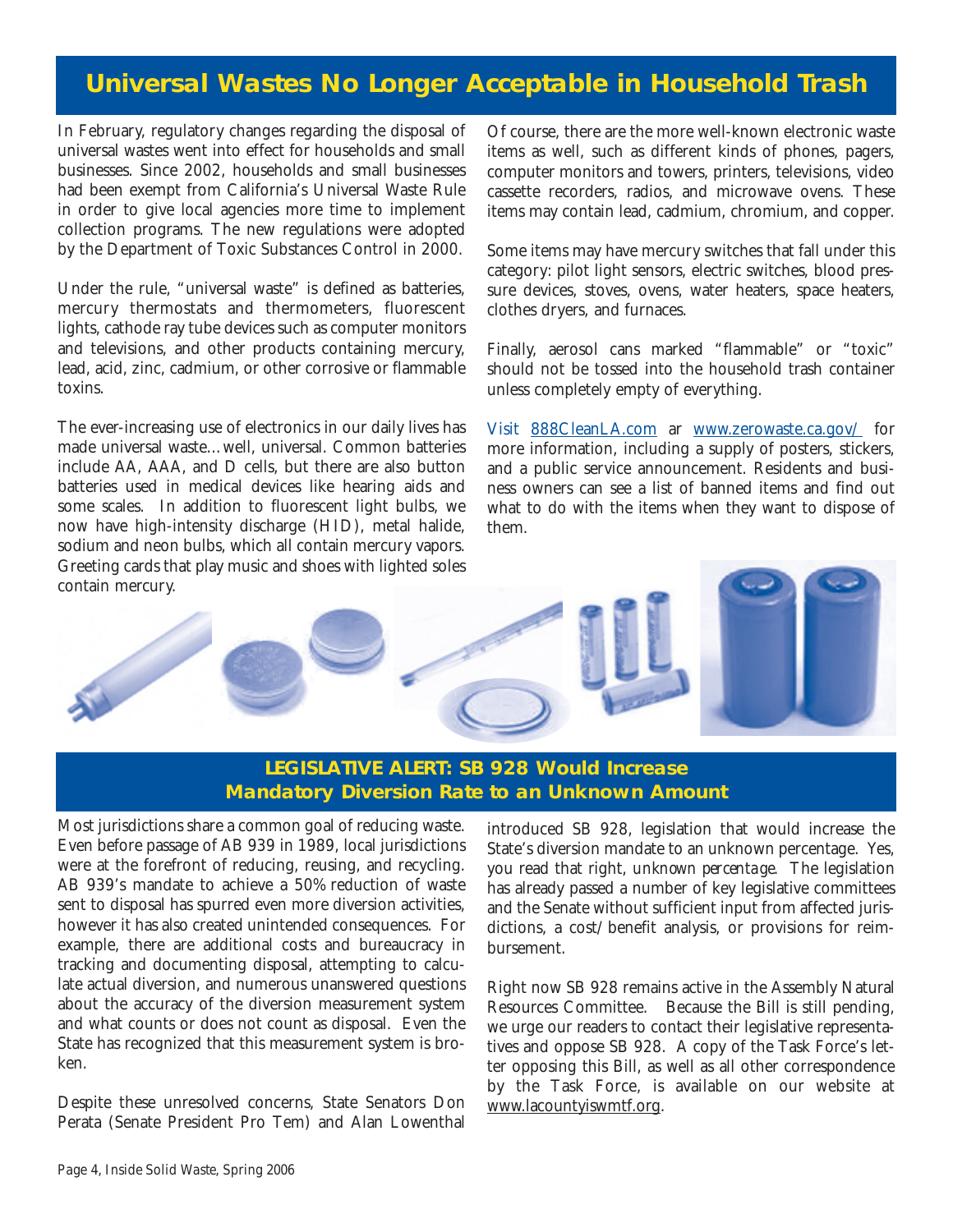# **Conversion Technology News Roundup**

Each year, California diverts millions of tons of waste from disposal. However, nearly 40 million tons still need to be disposed. With national attention focusing on the need to generate renewable fuels and energy, and California's efforts to accomplish a 'zero waste' goal, conversion technologies provide a golden opportunity to reduce our dependence on both fossil fuels and landfilling, all while generating valuable renewable energy. The development of conversion technologies is progressing at a rapid rate both locally and abroad. Below is a roundup of news and events regarding these developments, which will be a regular feature of *Inside Solid Waste*. For more information about conversion technologies, visit the Task Force's Conversion Technology website, www.lacountyiswmtf.org.

#### **Local**

The Task Force continues to pursue the development of a demonstration conversion technology facility in Southern California. The Task Force's Alternative Technology Advisory Subcommittee is currently reviewing three proposals that would facilitate this project, and will also be issuing an outreach contract later this year.

On February 17, 2006, the Los Angeles City Council voted unanimously to adopt Councilman Greig Smith's RENEW LA plan. This plan identifies conversion technologies prominently in the City's effort to reduce waste disposal.

An Environmental/Conversion Technology Summit is currently planned for June 2006 at UCLA. The summit is designed to solicit feedback from representatives of government, the environmental community, and the public on the suitability of conversion technologies, as well as to educate the public about conversion technologies. Information will be posted on the Task Force's website as it becomes available.

#### **State**

The Waste Board is sponsoring an Emerging Technologies Forum on April 17-18, 2006, in Sacramento, as a means to provide an open forum for stakeholders to discuss and develop a common understanding of emerging technology issues, innovations and development.

Assembly Bill 1090, sponsored by Assemblymember Matthews, died in committee in January 2006. Originally, the bill would have defined conversion technologies more accurately, provided diversion credit, and allowed for the reprioritization of the waste management hierarchy to include conversion technologies.

In February 2006, Assemblymember Matthews introduced AB 2118. With the array of societal, economic, and environmental benefits that conversion technologies offer, the Task Force was discouraged to find that legislative language contained in AB 2118 contradicts language in AB 1090 and would actually harm the development of these technologies. Therefore, the Task Force and many supporters of the original AB 1090 version are strongly opposing AB 2118.

#### **Federal**

On January 31, 2006, President George W. Bush declared that our nation is "addicted to oil" in his State of the Union address, generating new interest in renewable energy as a means to reduce our dependence on foreign oil. As part of the President's Biofuels Initiative, \$150 million dollars has been allocated for research and development for domestically produced alternative fuels, such as ethanol and biodiesel, two products that can be derived from conversion technologies.

Under the Energy Policy Act of 2005, EPA is responsible for promulgating regulations to ensure that gasoline sold in the United States contains a specific volume of renewable fuels, such as ethanol and biodiesel. A national Renewable Fuel Standard will increase the volume of renewable fuel that is blended into gasoline, starting with calendar year 2006.